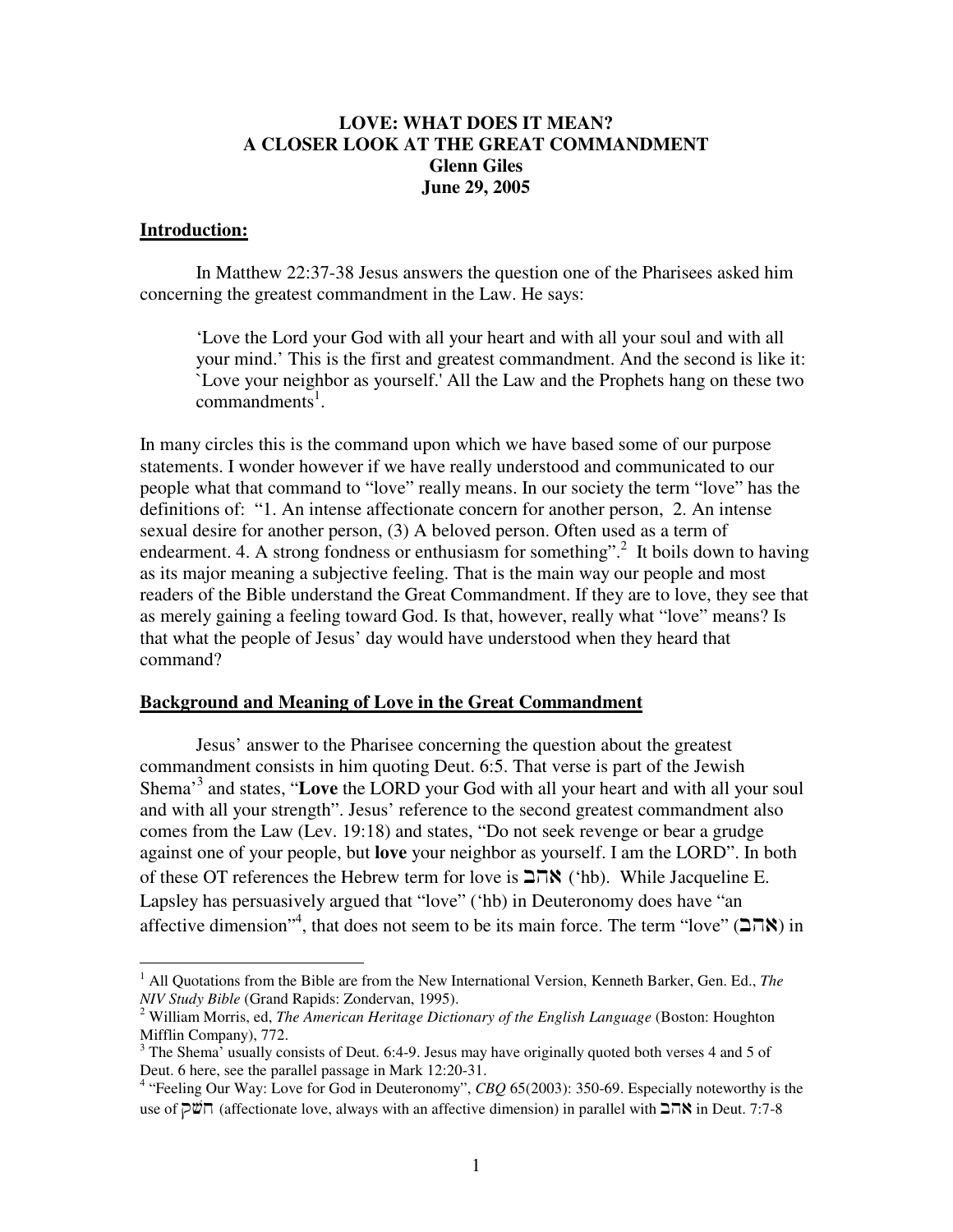Deuteronomy has a very strong meaning of *loyalty* or *faithfulness 5* . Of this term and its use in Deuteronomy, William L. Moran states,

Above all, it is a love which must be expressed in *loyalty,* in service, and in unqualified obedience to the demands of the Law. For to love God is, in answer to a unique claim  $(6:4)$ , to be loyal to him  $(11:1,22; 30:20)$ , to walk in his ways (10:12; 11:22; 19:9), to keep his commandments (10:12; 11:1,22; 19:9), to do them (11:22; 19:9), to heed them or his voice (11:13; 30:16), to serve him (10:12; 11:1,13). It is in brief, a love defined by and pledged in the covenant—a covenant love<sup>6</sup> (emphasis mine).

This love is used both of YHWH's love toward man (note Deut . 7:5,8; 23:5, etc) and man's love toward YHWH (Deut. 6:5; 11:1, 13, 22; 19:9, etc). This love is a covenantal love, a love of faithfulness and loyalty on the part of both parties. They have entered into a commitment to be loyal to each other. Since, as noted above, the "affective" or "feeling" element is not absent (just not dominant) in this term's meaning in Deut. 6:5, we have here the command to have a sincere "affective" loyalty or faithfulness to God. One is to love God with all one's heart, being, and strength<sup>7</sup>. This loyalty is to be unconditional and consist in one's total or "full devotion",<sup>8</sup> as the three words "heart",

denoting God's love for Israel (Lapsley, 360). Lapsley also bases her conclusion on previous studies of emotion in ancient Israel, studies that show the word for hate  $(\aleph 2\ddot{v})$  (love's opposite) involves emotions in the Biblical texts, the sociocultural background of love, and the call for Israel to love emotionally because of the prior cause of God's love (e.g., Deut. 10:18-19). Patrick D. Miller ("The Most Important Word: The Yoke of the Kingdom", *Iliff Review* 41(1984):27) would tend to include, although less strongly, this affective dimension saying, "In this context . . . love does not connote primarily affective dimensions . . . It does assume a personal intimate, trusting relation . . . it is not dependent entirely on a feeling of gratitude for its creation". This is contra S. Dean McBride, Jr. ("The Yoke of the Kingdom: An Exposition of Deuteronomy 6:4-5", *Interpretation* 27(1973): 298) who argues that "Love of God is not presented as a worthy emotion which the faithful should strive to attain". There has been some debate that love that involves emotions cannot be commanded (e.g., Rebecca Abts Wright, "The Impossible Commandment", *Anglican Theological Review* 83(2001): 579-80). That this love can be commanded does not negate the emotional side of it as there would seem to be no reason why emotions cannot be changed by the owner of those emotions. The exclusion of emotions in this term by some seems to be based on the modern misconception that emotions cannot be changed by man or God. Lapsley, 365, critiques this well stating, "The objections that feelings cannot be commanded relies on the modern notions not only that feelings exist within the private world of the individual, but also that they are uncontrollable", something that is foreign to the Torah. In addition, since  $\ddot{\omega}$   $\ddot{\omega}$  (being/soul) in verse 5 includes the meanings of "desire, appetite" or "longing" (Seebass, *The Theological Dictionary of the Old Testament*, sv. " "), one sees here contextually that emotions are indeed commanded! One is to be loyal ("love") with one's emotions as well as the rest of his/her being

5 See my article, "The Shema': The Faithfulness of God as the Ground for the Faithfulness of Man: An Exegetical Exposition of Deuteronomy 6:4-9," at DenverChurchofChrist.org.

6 "The Ancient Near Eastern Background of the Love of God in Deuteronomy", *CBQ* 25(1963):78.  $^7$  These three words,  $\sum \frac{1}{n}$  (heart/mind),  $\overline{w}$  (being/soul), and  $\sum$  (strength) each combined with  $\sum$ (all) indicate not the modern psychological evaluation (Kalland, 64), but a total allegiance of one's being, "the absolute singularity of personal devotion to God" (B.K.W. and W. C. K., *Theological Wordbook of the*  $Old Testament$ , s.v. "במאר"), and s.v. "ר $\mathcal{C}$ ").

<sup>8</sup>Moshe Weinfeld, *Deuteronomy 1-11*, in the Anchor Bible Commentary (New York: Doubleday, 1991), 3338-39. Earl. S. Kalland, *Deuteronomy*, in The Expositor's Bible Commentary, vol. 3 (Grand Rapids: Zondervan, 1992), 64, states concerning this phrase, "It is . . . a gathering of terms to indicate the totality of a person's commitment of self in the purest and noblest intentions of trust and obedience toward God."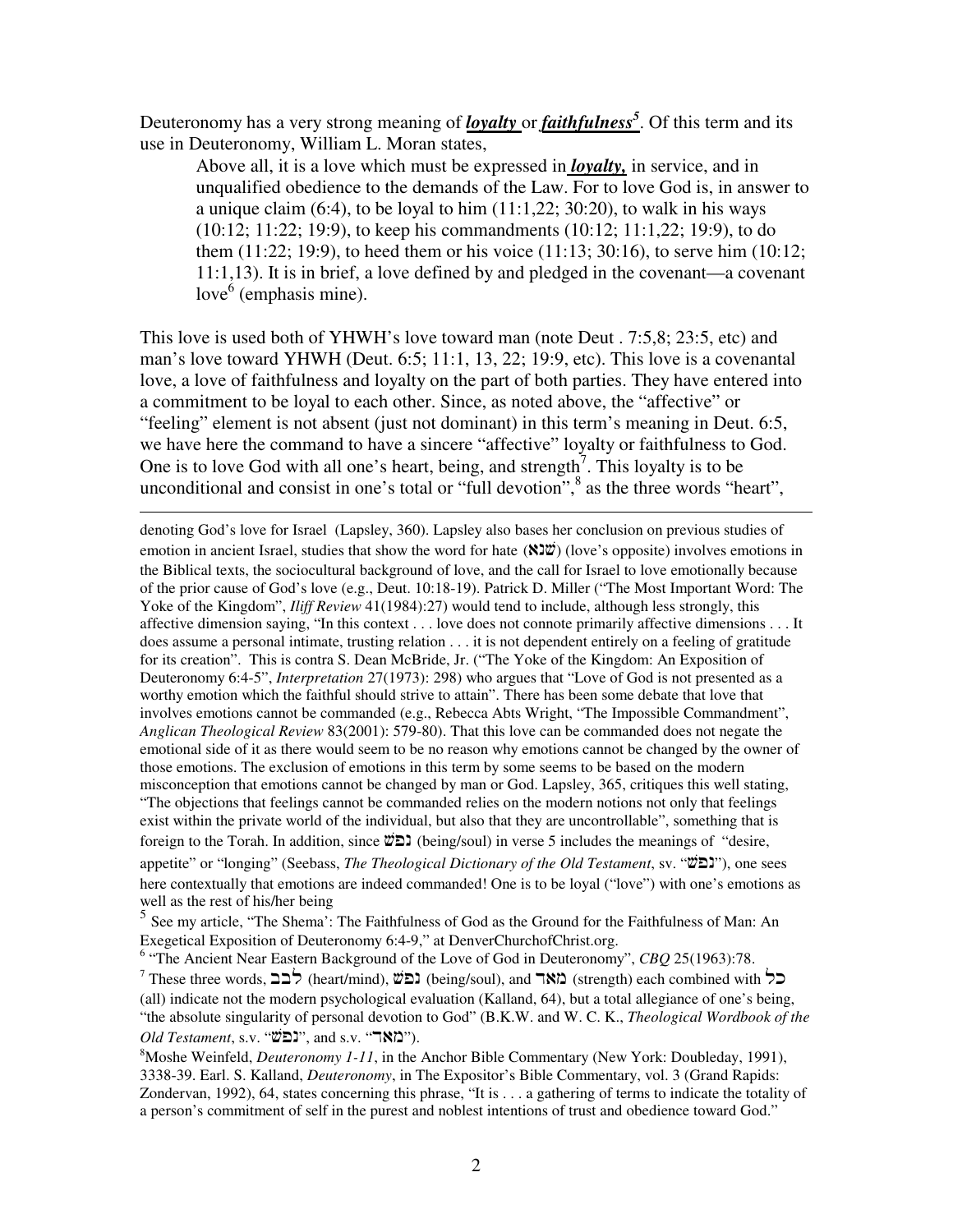"being", and "strength" indicate. Effective loyalty will not just be external loyalty, but loyalty from the heart.

The Jews near the time of Jesus' day seem to have also understood this command as indicating "loyalty". Their recitation of the SHEMA' was an acceptance of the rule of heaven, an acknowledgment of God as Lord , and a submission to his yoke of the Torah. The Talmud states:

If one desires to accept upon himself the yoke of the kingdom of heaven in the most complete manner he should consult nature and wash his hands and put on tefillin and recite the Shema and say the tefillah: This is the complete  $\overline{\text{acknowledgement}}$  of the kingdom of heaven.<sup>9</sup>

The Mishna also illustrates this when in Berakoth 2:5 it states:

A bridegroom is exempt from reciting the Shema on the first night, or until the close of the (next) Sabbath if he has not consummated the marriage. Once when Rabban Gamaliel married he recited the Shema on the first night. His disciples said to him, "Master, didst thou not teach us that a bridegroom is exempt from reciting the Shema on the first the first night?" He said to them, "I will not hearken to you to cast off from myself the yoke of the kingdom of heaven for a moment<sup>10</sup>.

The connection with love and loyalty is also present in the New Testament. For example, note the following:

"Whoever has my commands and obeys them, he is the one who loves me" (Jn. 14:21)

"This is how we know that we love the children of God: by loving God and carrying out his commands. This is love for God: to obey his commands" (I Jn. 5:2-3b)

Covenantal affective loyalty is a main meaning of the concept of Biblical "love" as commanded in the Great Commandment. We as brothers and sisters in Christ are joined by him into one body through Christ and the New Covenant. We are responsible for each other, to be loyal to one another.

## **A Call to Loyalty Today**

Brothers, let us recapture and embrace this concept of loyalty and bring it more fully to our churches. It is one of the major aspects of the meaning of "love" that is being neglected today in the hearts of many of our people. It is a concept and practice that we have nearly lost in our society. Loyalty largely today has been jettisoned from the meaning of "love". Let us not jettison it from our fellowship! Let us share, teach, preach, instill it in our own hearts, and hold one another responsible for being loyal (in both heart and actions) to one another. Let us challenge each other to pledge our loyalty to one another and to God. Loyalty means we will "be there" for each other *both in heart and in body*, in good times and bad times. It cannot just be an external physical loyalty, but must be one of *heart* also or it is not the love commanded by God. If we have this

<sup>&</sup>lt;sup>9</sup>I. Epstein, The Babylonian Talmud (London: Soncino Press, 1938), Berakoth 14b-15a, Vol. 1:86.

<sup>&</sup>lt;sup>10</sup> H. Danby, *The Mishnah* (London: Oxford, 1958), 3-4. Raban Gamaliel's date is A. D. 110.